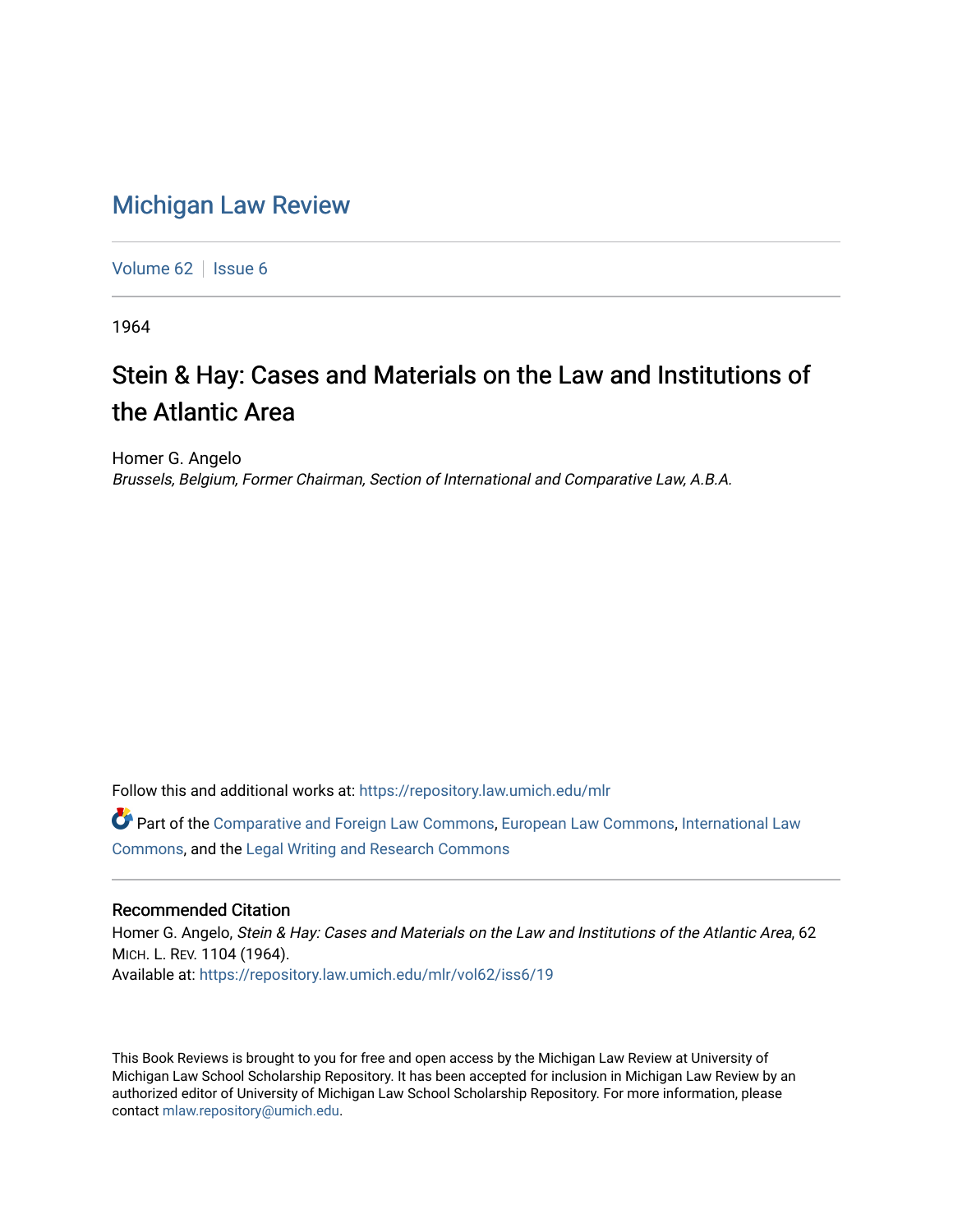## RECENT BOOKS

CASES AND MATERIALS ON THE LAW AND INSTITUTIONS OF THE ATLANTIC AREA. Edited by *Eric Stein* and *Peter Hay.* Ann Arbor: The Overbeck Company. 1963. Pp. xix, 457; with a separate volume of documents. \$10.00.

The post-World War II dialogue between Europe and the United States is being spoken by many voices in many forums. Academically and professionally, not the least significant of these transatlantic exchanges have taken place in legal affairs. Indeed, since the formation of the European Economic Community in 1958, scarcely a symposium or annual meeting of national legal organizations has taken place in America without one or more sessions on "legal aspects" of doing business in Europe, international trade, or comparative United States and European antitrust legislation and enforcement.

Until recently, the main thrust of this legal study and interchange of ideas has been about economic problems. With its traditional pragmatic orientation, the American legal profession has dogged the tracks of United States investment in and trade with Europe to identify and seek solutions to legal problems of American government and enterprise in these new relationships. On the other side of the Atlantic, the European legal profession has not been slow in responding since the mid-1950's to the new opportunities presented by the post-war intensification of economic relationships. Various European institutes and symposia, and even national groups of what hitherto had been highly individualized bars of each nation are now, through associations such as the Fédération de Droit Européen, similarly grappling with the comparative and practical legal problems in United States-European commercial interchanges.

Hence, a new publication on United States-European legal, economic problems would not by itself constitute an innovation, even though the documentary and doctrinal aspects of legal affairs in Europe need much more systematic exposition than is currently available. But what is new, timely, and specially valuable as a forerunner to other comparative studies, is the inclusion in the Stein-Hay collection on *Law and Institutions of the Atlantic Area* of constitutional, political, diplomatic, and civil rights aspects of the emerging European institutions.

The editors of these volumes recognize that there is no simple answer to the historic question of whether economic relations usually do, or ideally should precede political institutions, or vice versa. But in this collection, they make the point clearly and validly that the legal profession should address itself to the constitutional and political elements of emerging international relationships as well as to the economic issues which contribute more obviously to the expertise and livelihood of the conventional lawyer.

Designed as a casebook for a teaching program in the latter portion of a United States law school curriculum, these materials manifestly are not designed as a day-to-day working tool for the practicing lawyer. In the aggregate, however, they offer a strikingly useful collection of European

[ 1104]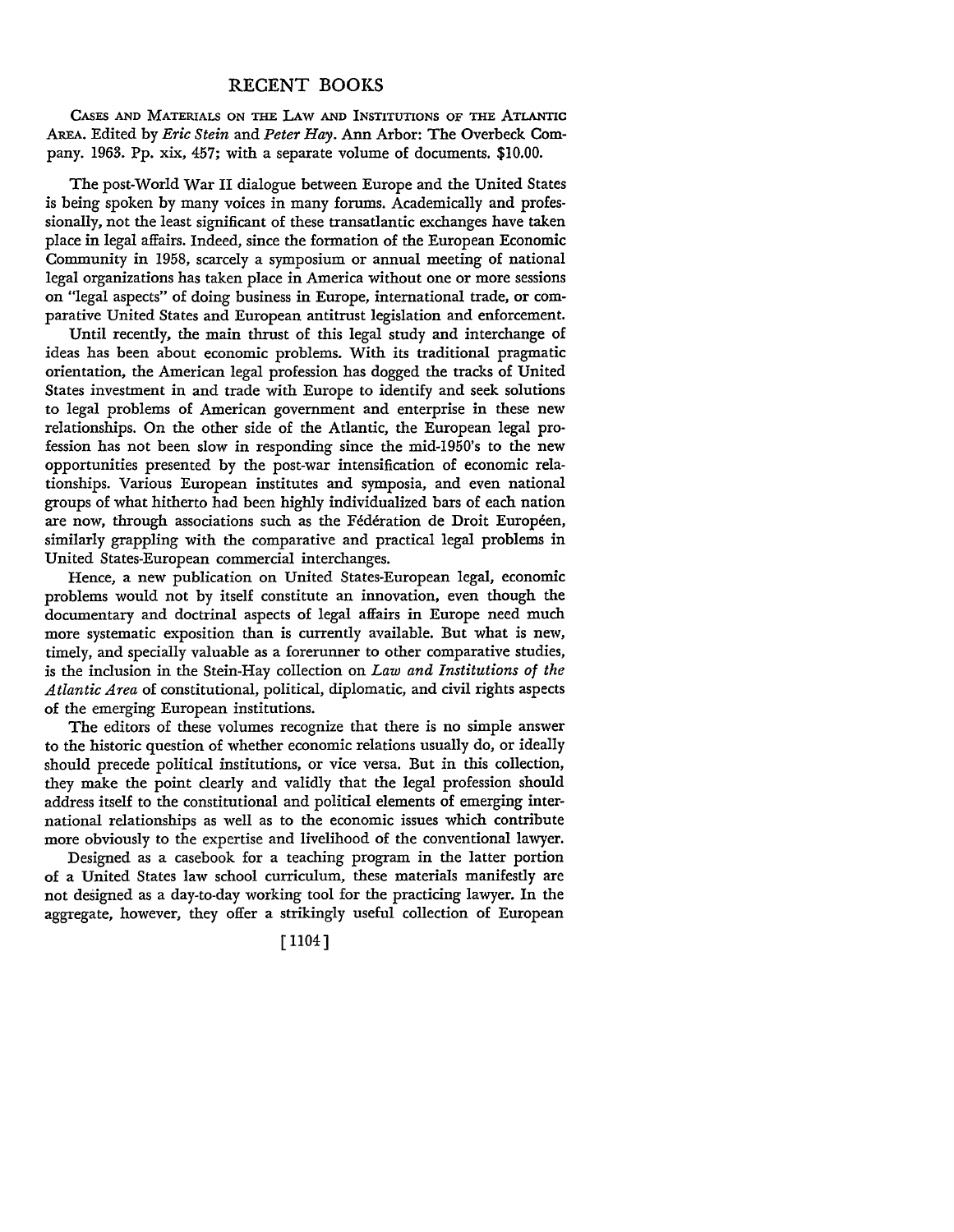documents, excerpts and citations which are not otherwise so readily available to United States lawyers as research sources. More important, the overview readers of this compilation will gain of the nature of institutional, legislative, political, administrative, and treaty factors which affect the conduct of affairs in Europe-and to some extent between Europe and the United States-can provide insights and fundamental knowledge otherwise not presented to the American student in the conventional United States law school curriculum.

The materials are set forth in chapters running from: national law as a source of power for international institutions, an outline of the legislative and judicial institutions of the European Communities, through the free movement of goods, commercial policy, competition (antitrust), access to economic activities (including the establishment of business enterprises), **and** coordination of economic and social affairs, to those elements which add the special dimension to current Atlantic legal studies: "civil rights" and "military and political policy coordination."

Throughout the often painstakingly elaborate interconnection of excerpts, references, and comments, the collection illustrates the depth and breadth of scholarship displayed in such studies by Professor Stein, a pioneer in European-United States legal research and exposition. The collaboration, started earlier between Professor Stein and Professor Hay in the set of essays which have now become a standard reference for lawyers on both sides of the Atlantic, Stein and Nicholson, *American Enterprise in the European Common Market: A Legal Profile,* to which Professor Hay contributed two chapters, is now continued in casebook form available to law school students and lawyers through the impressive collection reviewed here.

American law faculties no longer need a reminder, as they did prior to 1945, that comparative law materials are a useful tool in study of domestic legal institutions and decision-making techniques. But these volumes on Atlantic institutions demonstrate, with relevance in both public law and private law, the rich interchanges available for study between civil-law and common-law institutions. For such benefits alone, to say nothing of the specific pedagogical values of these materials on United States-European problems, the current compilation, both in its present preliminary and in its later final editions should be a primary casebook source for the use of the comparative approach in American law schools in the next several years.

As the editors suggest, an assessment of the value of this set of materials can be made best after use of the volumes in regular course or seminar programs. This casebook has only recently been published, and law school curricula and source materials are usually determined at least several months before actual presentation. Hence a thorough evaluation of the Atlantic area casebook vis-à-vis other elements in the law school curriculum must await a year or two of testing.

Pending such analyses, the following scattered comments are offered as viewpoints on some elements of the Stein-Hay collection: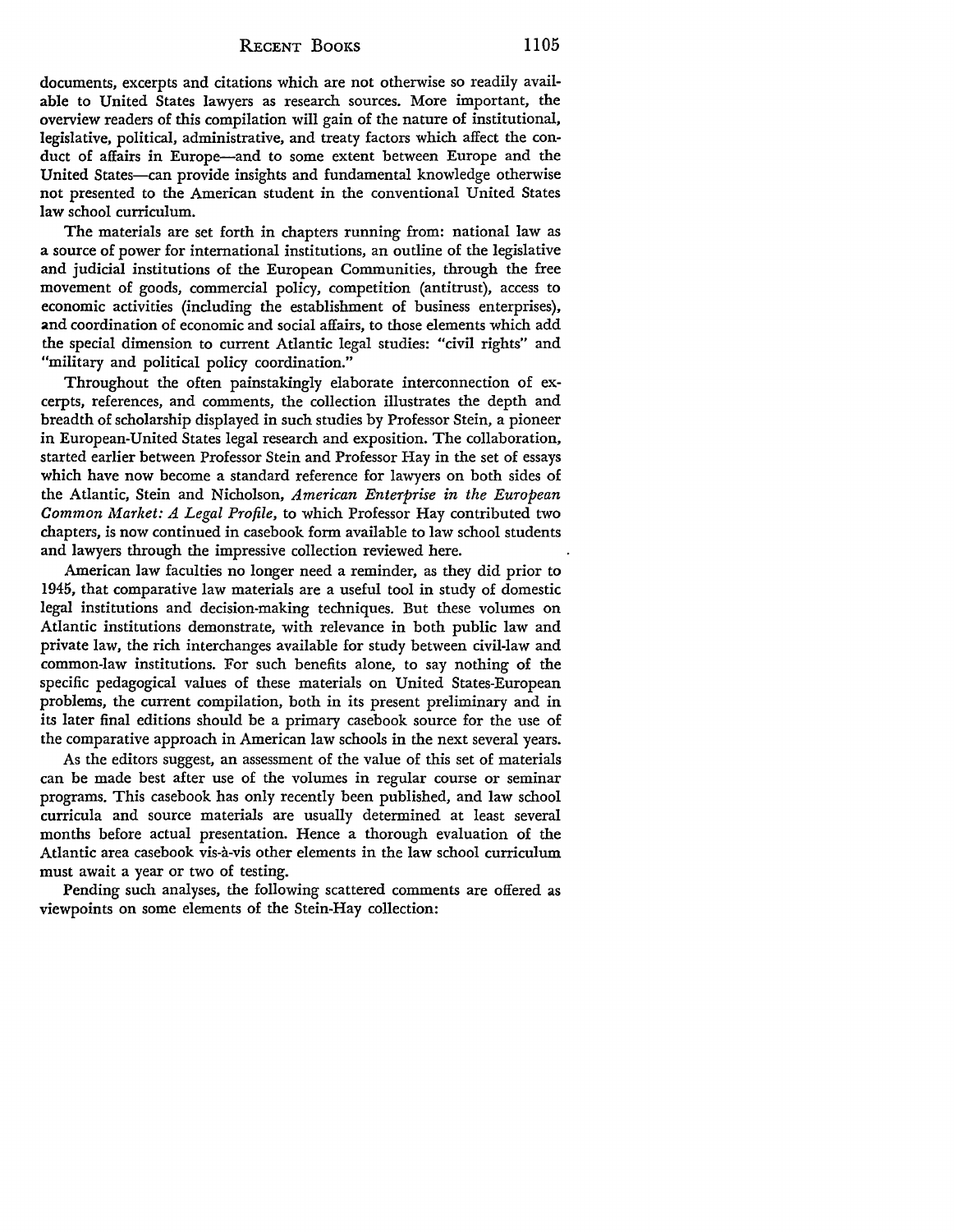I. Despite the laudable inclusion of materials on military, diplomatic, and political problems in the Atlantic nations, noted above, the casebook's balance would be enhanced if the chapter or chapters on these subjects were placed at the outset of the book and included more materials and editorial comments on the relationships between the Atlantic organizations and principles of general international law, the United Nations Charter, and other treaties and principles affecting the international order and efforts to maintain peace and security. The benefits of such a textual arrangement, obviously considered and rejected by the editors in the current edition, may in the future outweigh the disadvantages and the risks of overlap of materials in conventional casebooks on public international law.

2. That besetting curse of all casebook editors-how to condense and cut the relevant materials into acceptable limits-doubly pressed Professors Stein and Hay in selecting their sources from the diverse elements of the Atlantic institutions. But from the immunity of the sidelines, this reviewer ventures the advice that future editions of the book include additional materials in two other areas of importance to the American practicing lawyer who must work on European problems:

*a.* Although the book's title suggests a coverage of "the law" as well as the institutions of the Atlantic area, the substance of the collection contains little about the civil-law system as such. Nor, except for some portions on national laws affecting functions such as antitrust, are there sections showing the different substantive laws of various nations in Europe as contrasted with those in the United States and Canada. Here the problems of selection are formidable, it is agreed. But the usefulness of the collection to secondand third-year law students who will become responsible practitioners, whether in private offices or in government or teaching posts, of selected excerpts and comments highlighting the differences between the civil-law system and national European laws, on the one hand, and United States doctrines and practice, on the other, will more than justify the burdens of additional pages and publishing costs.

*b.* Similarly, the future editions will benefit from more detailed attention to the intensely practical problems affecting American enterprises in their relations with European legal systems in such prosaic, but critical, fields as taxation and obtaining national (and possibly European institutional) permits to engage in commercial activities. Out of some three hundred pages on economic aspects of Atlantic relations, only a handful discuss the frequently crucial issues of European taxation and its relation to the foreign impact of federal and state tax laws in the United States. Moreover, although the Stein-Hay casebook contains an excellent pioneering chapter on the "Access to Economic Activities in Europe" this material could be supplemented, to the benefit of all interested governments and private establishments, by detailed materials and case experiences illuminating the steps in carrying through from A to Z the procedures outlined by Professors Stein and Hay. Such problems on the level of the "fonctionnaire" and the